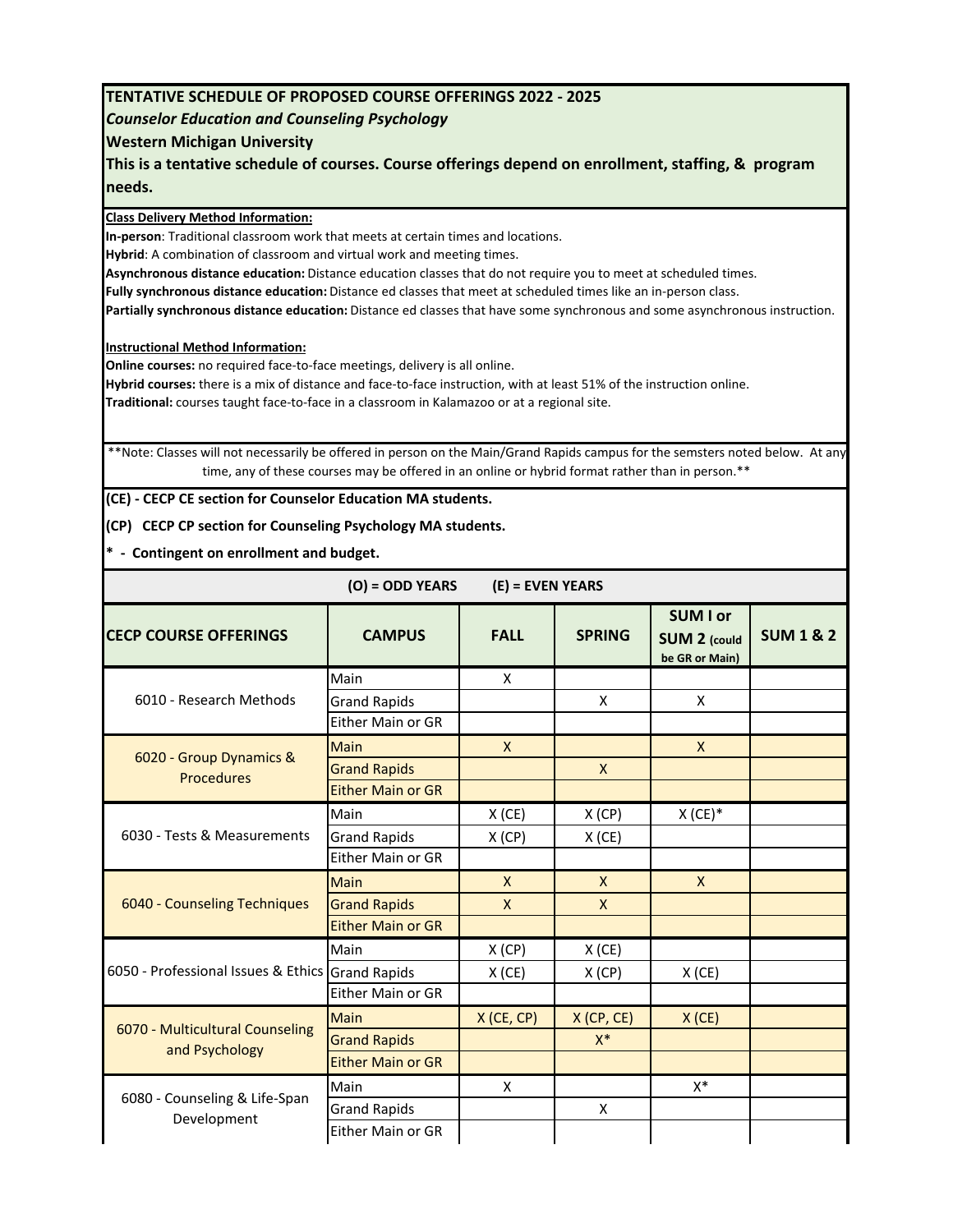| <b>CECP COURSE OFFERINGS</b>                                            | <b>CAMPUS</b>                                   | <b>FALL</b>        | <b>SPRING</b>  | <b>SUM I or</b><br><b>SUM 2 (could</b>                      | <b>SUM 1 &amp; 2</b> |
|-------------------------------------------------------------------------|-------------------------------------------------|--------------------|----------------|-------------------------------------------------------------|----------------------|
|                                                                         |                                                 |                    |                | be GR or Main)                                              |                      |
| 6100 - Career Development:<br><b>Theory and Practice</b>                | Main                                            | $\pmb{\mathsf{X}}$ |                | X                                                           |                      |
|                                                                         | <b>Grand Rapids</b><br><b>Either Main or GR</b> |                    | X              |                                                             |                      |
|                                                                         |                                                 |                    |                |                                                             |                      |
| 6110 - Theories of Counseling                                           | Main<br><b>Grand Rapids</b>                     | X                  | X              | $X^*$                                                       |                      |
|                                                                         | Either Main or GR                               |                    |                |                                                             |                      |
|                                                                         | <b>Main</b>                                     | $\pmb{\mathsf{X}}$ | Χ              |                                                             | $\mathsf{X}$         |
| 6120 - Counseling Practicum                                             | <b>Grand Rapids</b>                             | $\mathsf{x}$       | X              |                                                             | $\mathsf{X}$         |
|                                                                         | <b>Either Main or GR</b>                        |                    |                |                                                             |                      |
|                                                                         | Main                                            | X                  | X              |                                                             | X                    |
| 6130 - Field Practicum                                                  | <b>Grand Rapids</b>                             | X                  | X              |                                                             | X                    |
|                                                                         | Either Main or GR                               |                    |                |                                                             |                      |
| 6210 - Psychopathology:                                                 | Main                                            |                    | X              | $X^*$                                                       |                      |
| <b>Classification and Treatment (could</b>                              | <b>Grand Rapids</b>                             | $\mathsf{x}$       |                |                                                             |                      |
| be offered asynchronous)                                                | <b>Either Main or GR</b>                        |                    |                |                                                             |                      |
| 6220 - Psychoeducational                                                | Main                                            |                    | X              |                                                             |                      |
| Consultation (could be offered                                          | <b>Grand Rapids</b>                             | X                  |                | $X^*$                                                       |                      |
| asynchronous)                                                           | Either Main or GR                               |                    |                |                                                             |                      |
| 6280 - Foundations of Clinical                                          | Main                                            |                    |                |                                                             |                      |
| <b>Mental Health Counseling</b>                                         | <b>Grand Rapids</b>                             |                    |                |                                                             |                      |
| (replaces 6270)                                                         | <b>Either Main or GR</b>                        |                    | $\mathsf{X}$   |                                                             |                      |
| 6370 - Foundations of School                                            | Main                                            |                    |                |                                                             |                      |
| Counseling: Leadership, Advocacy,                                       | <b>Grand Rapids</b>                             |                    |                |                                                             |                      |
| and<br><b>Systemic Change</b>                                           | Either Main or GR                               | ODD                |                |                                                             |                      |
| 6380 - School Counseling for Post-                                      | <b>Main</b>                                     |                    |                |                                                             |                      |
| <b>Secondary College &amp; Career</b>                                   | <b>Grand Rapids</b>                             |                    |                |                                                             |                      |
| <b>Readiness</b>                                                        | <b>Either Main or GR</b>                        | <b>EVEN</b>        |                |                                                             |                      |
| 6390 - Co-Occurring Disorders and                                       | Main                                            |                    |                | Please contact School of Interdisciplinary Health Programs. |                      |
| Addictions                                                              | <b>Grand Rapids</b>                             |                    |                |                                                             |                      |
|                                                                         | Either Main or GR                               |                    |                |                                                             |                      |
| CECP 6460 - Counseling Diverse<br><b>Children and Youth: Culturally</b> | Main                                            |                    |                | <b>EVEN</b>                                                 |                      |
| Competent<br><b>Practices in Communities and</b>                        | <b>Grand Rapids</b>                             |                    |                |                                                             |                      |
| <b>School</b>                                                           | <b>Either Main or GR</b>                        |                    |                |                                                             |                      |
|                                                                         | Main                                            |                    |                |                                                             |                      |
| 6500 - Intellectual Assessment                                          | <b>Grand Rapids</b>                             |                    |                |                                                             |                      |
|                                                                         | Either Main or GR                               | X                  | X              | ODD                                                         |                      |
| 6510 - Personality Assessment                                           | Main                                            |                    |                |                                                             |                      |
|                                                                         | <b>Grand Rapids</b>                             |                    |                |                                                             |                      |
|                                                                         | <b>Either Main or GR</b>                        | $\pmb{\mathsf{X}}$ | $\pmb{\times}$ | <b>EVEN</b>                                                 |                      |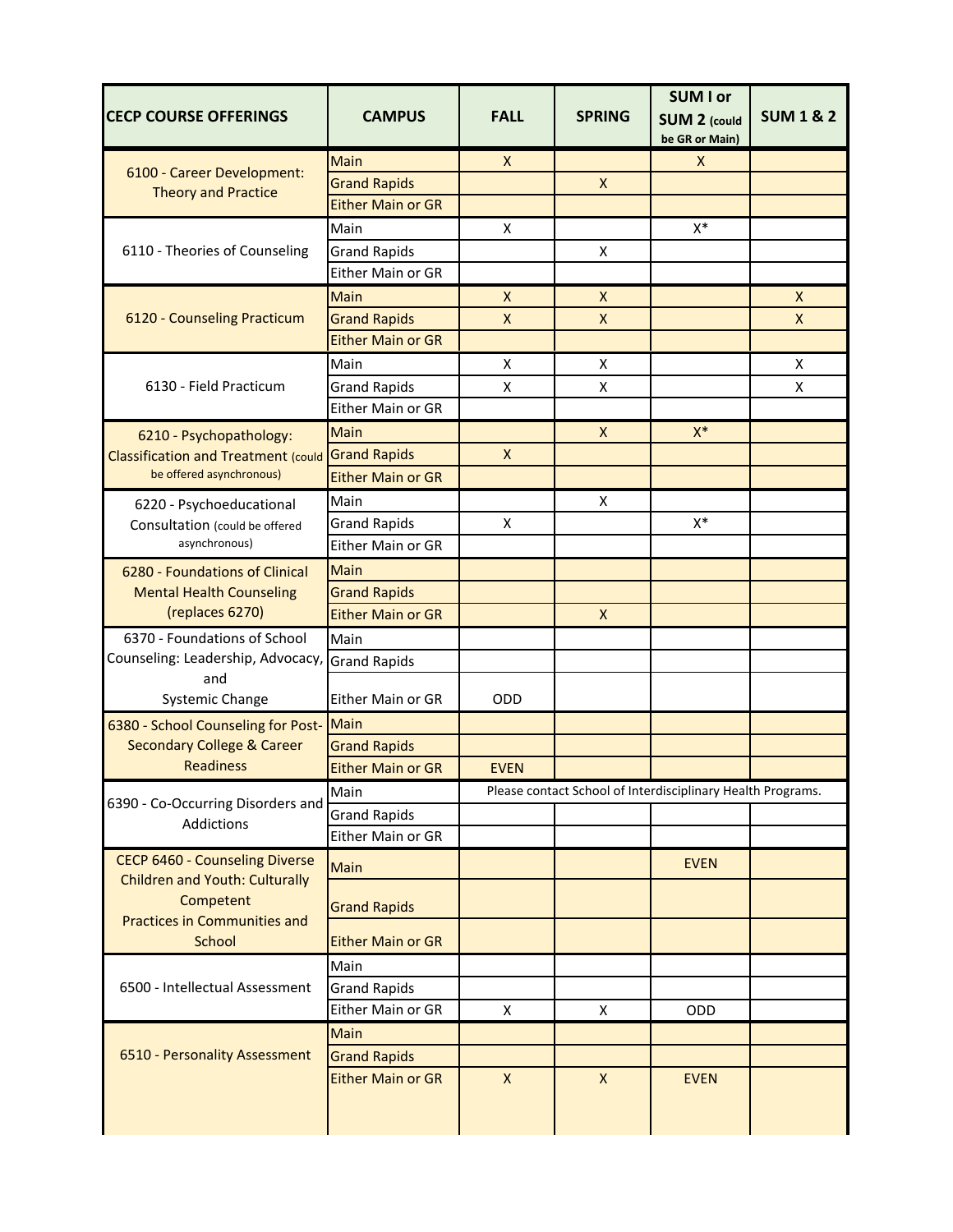|                                                                                         |                          |                           |               | <b>SUM I or</b>                       |                      |
|-----------------------------------------------------------------------------------------|--------------------------|---------------------------|---------------|---------------------------------------|----------------------|
| <b>CECP COURSE OFFERINGS</b>                                                            | <b>CAMPUS</b>            | <b>FALL</b>               | <b>SPRING</b> | <b>SUM 2 (could</b><br>be GR or Main) | <b>SUM 1 &amp; 2</b> |
| 6520 - Case Conceptualization.<br>Treatment Planning, Integrative<br><b>Health Care</b> | Main                     |                           |               |                                       |                      |
|                                                                                         | <b>Grand Rapids</b>      |                           |               |                                       |                      |
|                                                                                         | Either Main or GR        | X                         | $X^*$         |                                       |                      |
| 6530 - Advanced Appraisals for<br><b>Counselors</b>                                     | Main                     |                           |               |                                       |                      |
|                                                                                         | <b>Grand Rapids</b>      |                           |               |                                       |                      |
|                                                                                         | <b>Either Main or GR</b> | $\pmb{\times}$            | X             |                                       |                      |
|                                                                                         | Main                     | X                         |               |                                       |                      |
| 6610 - Foundations of Systemic<br><b>Family Therapy</b>                                 | <b>Grand Rapids</b>      |                           | X             |                                       |                      |
|                                                                                         | Either Main or GR        |                           |               |                                       |                      |
|                                                                                         | Main                     |                           |               |                                       |                      |
| 6620 - Couple Interaction and<br><b>Therapy</b>                                         | <b>Grand Rapids</b>      |                           |               |                                       |                      |
|                                                                                         | <b>Either Main or GR</b> |                           | X             |                                       |                      |
|                                                                                         | Main                     |                           |               |                                       |                      |
| 6630 - Family Interaction and                                                           | <b>Grand Rapids</b>      |                           |               |                                       |                      |
| Therapy                                                                                 | Either Main or GR        | <b>EVEN</b>               |               | $X^*$                                 |                      |
|                                                                                         | Main                     |                           |               |                                       |                      |
| 6640 - Seminar in Family Therapy                                                        | <b>Grand Rapids</b>      |                           |               |                                       |                      |
|                                                                                         | <b>Either Main or GR</b> |                           | <b>EVEN</b>   |                                       |                      |
|                                                                                         | Main                     |                           |               |                                       |                      |
| 6650 - Sex Therapy                                                                      | <b>Grand Rapids</b>      |                           |               |                                       |                      |
|                                                                                         | Either Main or GR        | ODD                       |               | EVEN*                                 |                      |
|                                                                                         | Main                     | <b>ODD</b>                |               |                                       |                      |
| 6740 - Psychological Development<br>Theory                                              | <b>Grand Rapids</b>      |                           |               |                                       |                      |
|                                                                                         | <b>Either Main or GR</b> |                           |               |                                       |                      |
|                                                                                         | Main                     |                           |               |                                       |                      |
| 6750 - Counseling Theories &<br>Practices                                               | <b>Grand Rapids</b>      |                           |               |                                       |                      |
|                                                                                         | Either Main or GR        |                           | X             | X                                     |                      |
|                                                                                         | Main                     | $\boldsymbol{\mathsf{X}}$ |               |                                       |                      |
| 6800 - Professional Seminar in<br><b>Counseling Psychology Issues &amp;</b>             | <b>Grand Rapids</b>      |                           |               |                                       |                      |
| <b>Ethics</b>                                                                           | <b>Either Main or GR</b> |                           |               |                                       |                      |
| 6810 - Professional Seminar in                                                          | Main                     | X                         |               |                                       |                      |
| <b>Counselor Education</b>                                                              | <b>Grand Rapids</b>      |                           |               |                                       |                      |
|                                                                                         | Either Main or GR        |                           |               |                                       |                      |
| 6820 - Advanced Multicultural                                                           | Main                     |                           | ODD (CE)      | ODD (CP)                              |                      |
| Counseling                                                                              | <b>Grand Rapids</b>      |                           |               |                                       |                      |
|                                                                                         | <b>Either Main or GR</b> |                           |               |                                       |                      |
| 6840 - College Teaching in<br>Counseling                                                | Main                     | <b>EVEN</b>               |               |                                       |                      |
|                                                                                         | <b>Grand Rapids</b>      |                           |               |                                       |                      |
|                                                                                         | Either Main or GR        |                           |               |                                       |                      |
|                                                                                         | Main                     |                           | <b>EVEN</b>   |                                       |                      |
| 6860 - Issues for Gay, Lesbian, &<br><b>Bisexual</b>                                    | <b>Grand Rapids</b>      |                           |               |                                       |                      |
|                                                                                         | <b>Either Main or GR</b> |                           |               |                                       |                      |